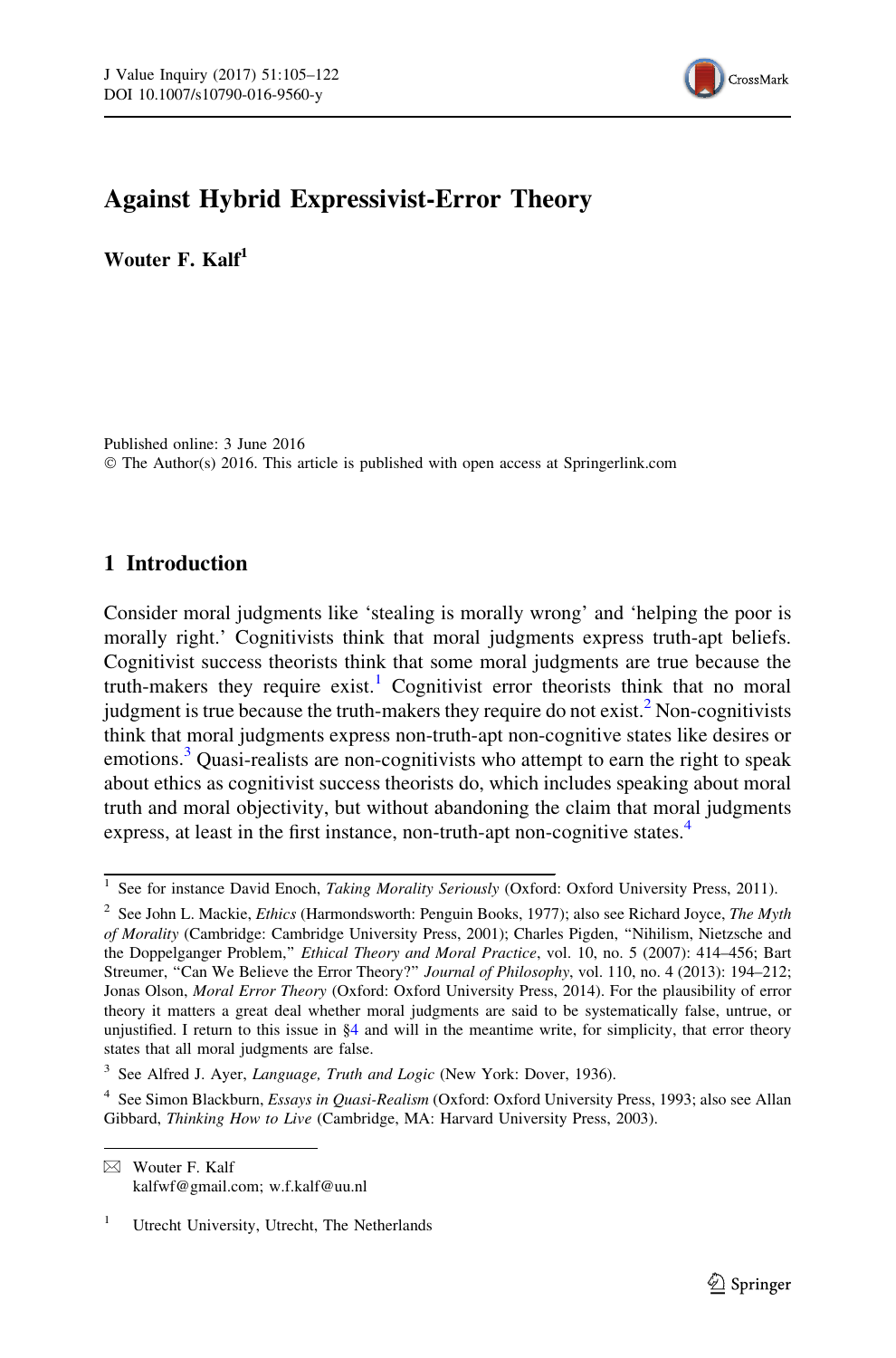Recent metaethical debate has seen a growing interest in hybrid theories of moral judgment. Hybrid theories state that moral judgments express both cognitive and non-cognitive states.<sup>5</sup> An example of such a theory is Toby Svoboda's *hybrid* expressivist-error theory.<sup>6</sup> Expressivists, as Svoboda uses the term, are noncognitivists who do not have the quasi-realist agenda. They accept ''that moral utterances are neither true nor false, because they are used to express attitudes".<sup>7</sup> Hybrid expressivist-error theory combines elements of expressivism (thus understood) and error theory into a single theory of moral judgment.

Svoboda has three arguments for hybrid expressivist-error theory and against pure error theory. I argue that these arguments don't work (Svoboda also has arguments against the pure expressivist but I will not consider these in this paper). I start by giving a more detailed explanation of hybrid expressivist-error theory and I explain its appeal (§[2\)](#page-2-0). I then discuss Svoboda's first argument, which is that error theory cannot account for contributions to moral discourse, like imperatives such as 'Don't steal!' that seem to call for a non-cognitivist analysis, that hybrid expressivist-error theory can account for such contributions, and that we should therefore accept the hybrid view. I call this the imperative argument. I think that the imperative argument gets to the heart of an important issue for error theory that is too often brushed aside on the grounds that it has an easy solution.<sup>8</sup> The issue is about what error theory, which tends to focus on non-negative atomic moral judgments like 'stealing is morally wrong,' should say about non-atomic moral judgments, including modal judgments like 'stealing might be morally wrong' and imperatives. The easy solution, accepted by most error theorists, is to limit the set of moral judgments to which error theory applies to non-negative atomic moral judgments. $9$  I argue that there are three problems with the easy solution. I continue to argue that Svoboda's original formulation of the imperative argument fails because it fails to show that the easy solution does not work  $(\S3)$ . After this I improve Svoboda's imperative argument so that it no longer fails for this reason

<sup>&</sup>lt;sup>5</sup> See, among others, Daniel R. Boisvert, "Expressive-Assertivism," Pacific Philosophical Quarterly, vol. 89, no. 2 (2008): 169–203; also see David Copp, ''Realist Expressivism: A Neglected Option for Moral Realism," Social Philosophy and Policy, vol. 18, no. 2 (2001): 1–43; Ryan Hay, "Hybrid Expressivism and the Analogy between Pejoratives and Moral Language" European Journal of Philosophy, vol. 21, no. 3 (2013): 450–474; Michael Ridge, ''Ecumenical Expressivism: Finessing Frege''' Ethics, vol. 116, no. 2 (2006): 302–336; Mark Schroeder, ''Hybrid Expressivism: Virtues and Vices,'' Ethics, vol. 119, no. 2 (2009): 257–309.

<sup>&</sup>lt;sup>6</sup> See Toby Svoboda, "Hybridizing Moral Expressivism and Moral Error Theory," Journal of Value Inquiry, vol. 45, no. 1 (2011): 37–38; also see Guy Fletcher, ''Moral Utterances, Attitude Expression, and Implicature'' in G. Fletcher and M. Ridge (eds.) Having it Both Ways: Hybrid Theories and Modern Metaethics (Oxford: Oxford University Press, 2014), p. 173n1.

<sup>7</sup> See Svoboda, op. cit., p. 37.

<sup>&</sup>lt;sup>8</sup> Also see Wouter F. Kalf, "Moral Error Theory, Entailment and Presupposition," *Ethical Theory and* Moral Practice, vol. 16, no. 5 (2013): 923–937.

<sup>&</sup>lt;sup>9</sup> See Richard Joyce, "Moral Anti-Realism," in E.N. Zalta (ed.), Stanford Encyclopedia of Philosophy, §4; also see Pigden 2007, op. cit., p. 451; Walter Sinnott-Armstrong, Moral Skepticisms, New York: Oxford University Press, 2006), pp. 34–6.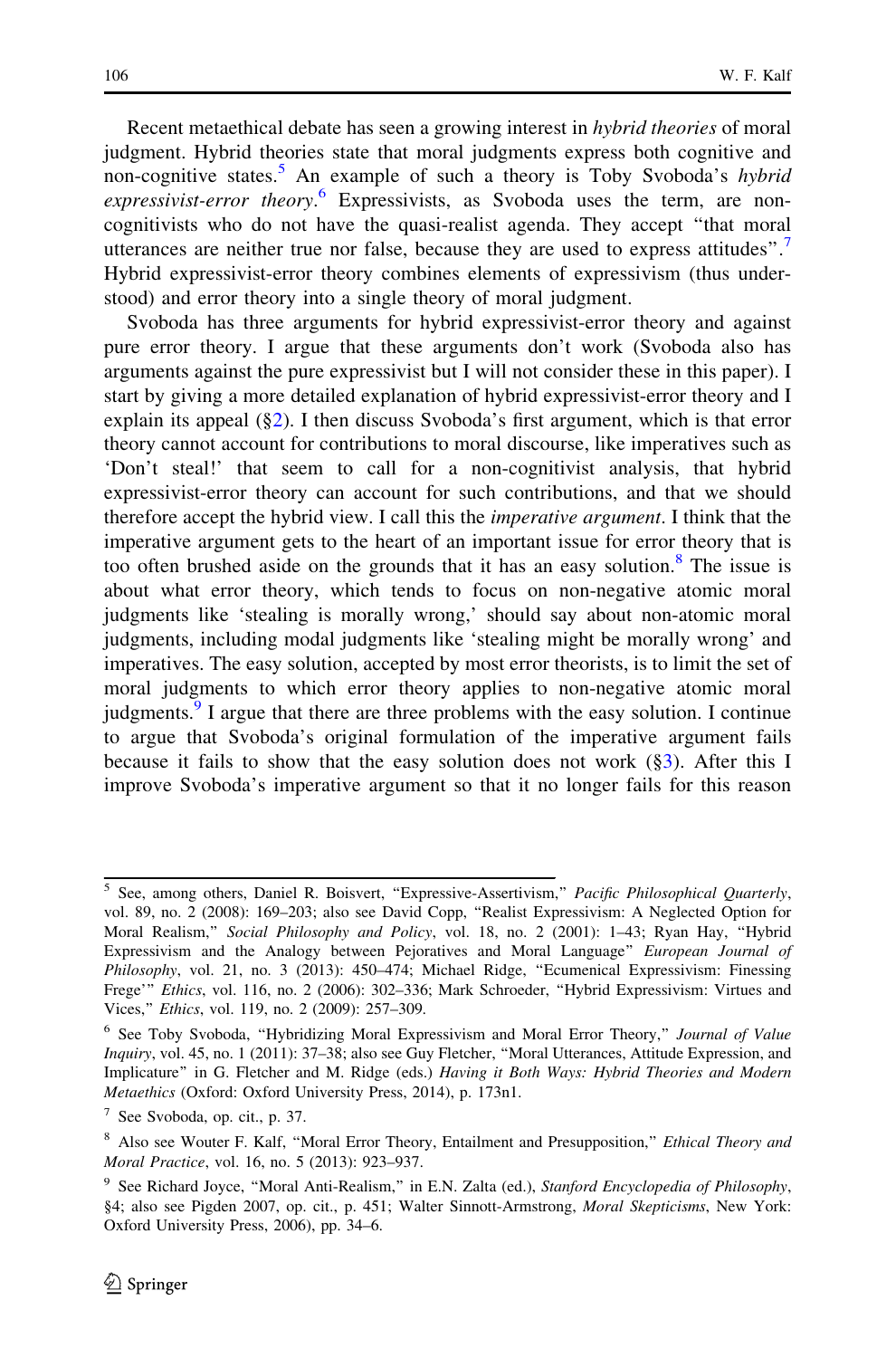<span id="page-2-0"></span>([§4](#page-9-0)). But then I argue that this improved imperative argument is either implausible (if we assume that moral judgments express either beliefs or desires) or overstated (if we assume that moral judgments express both beliefs and desires)  $(\S 5-6)$ . I also argue that Svoboda's second and third arguments for the hybrid view and against pure error theory, which concern moral motivation and radical error, fail as well ([§7](#page-16-0)). I have much less to say about moral motivation and radical error because these are well-trodden topics in the literature, and my complaint is that Svoboda hasn't done enough to convince the error theorist that her position is weaker than Svoboda's hybrid theory. A conclusion summarises my arguments ([§8](#page-17-0)).

### 2 Hybrid Expressivist-Error Theory

In the previous section I spoke loosely about moral judgment, but here I will be more precise. Following Guy Fletcher and Michael Ridge I will say that a metaethical theory counts as a hybrid theory

just in case it satisfies one of the following two criteria: (i) [moral] claims express both belief-like and desire-like mental states [or] (ii) [moral] judgments are constituted by both belief-like and desire-like components.<sup>10</sup>

Take the total set of moral *convictions*, which is I term I appropriate to refer to both claims on the level of moral language (moral claims) and *judgments* on the level of moral thought (moral judgments). We have a hybrid theory just in case moral *claims* express both belief-like and desire-like mental states or if moral judgments are constituted by belief-like and desire-like components, where this 'or' is an inclusive or.

The plausibility of hybrid views in metaethics derives mainly from their ability to provide better explanations of a number of important features of moral convictions and moral discourse than either pure cognitivism on its own or pure non-cognitivism on its own. First, take the datum that there is a link between (making a) moral judgment and motivation to act. Suppose moral judgments are constituted by just desire-like components and that a broadly Humean moral psychology is correct, according to which desires motivate and beliefs do not motivate. In that case, noncognitivism's explanation of moral motivation is obvious and cognitivism, because it says that moral judgments are composed of motivationally inert states, is less plausible. This remains true even if cognitivism manages to explain moral motivation, since the cognitivist explanation will be (much) more complicated.

Second, take the datum that cognitivist theories have no Frege-Geach problem when it comes to explaining the logical validity of arguments that contain embedded moral claims.<sup>11</sup> The problem for non-cognitivists is that moral claims cannot be said to express desire-like states when they are embedded in non-assertoric contexts. But once we fix this by giving moral claims a different meaning in these contexts then

<sup>&</sup>lt;sup>10</sup> Guy Fletcher and Michael Ridge, "Introduction" in G. Fletcher and M. Ridge (eds.) Having it Both Ways: Hybrid Theories and Modern Metaethics (Oxford: Oxford University Press, 2014), p. ix (italics in original).

<sup>&</sup>lt;sup>11</sup> This objection traces to Peter Geach, "Ascriptivism," Philosophical Review, vol. 69, no. 2 (1960): 221–225. (Geach invokes Frege, hence the name Frege-Geach problem).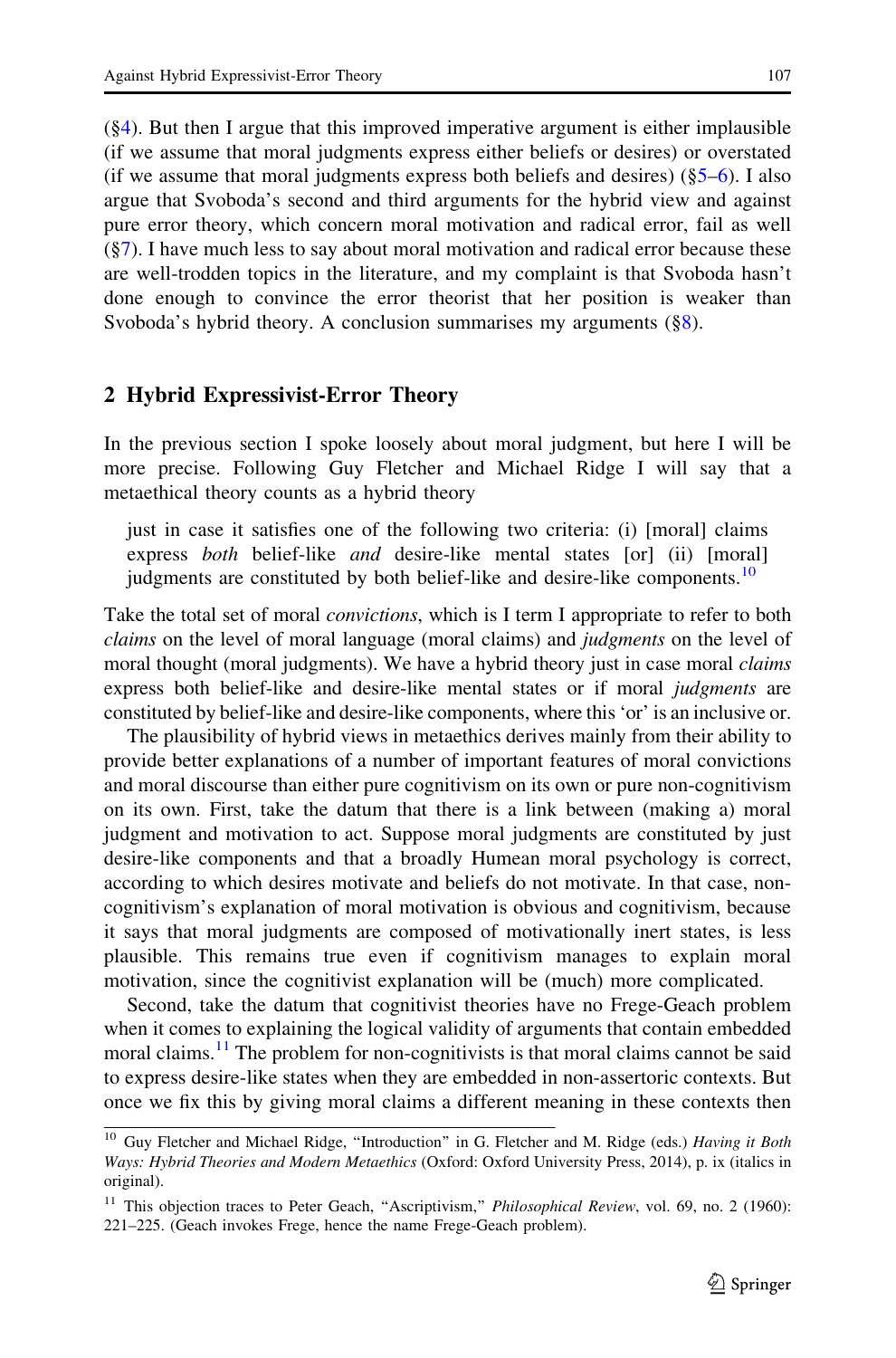arguments that seem valid, for instance because they apply modus ponens, equivocate.

Both cognitivists and non-cognitivists have attempted to find solutions to these problems. Cognitivists emphasize that the relation between making a moral judgment and being motivated does not obtain as ubiquitously and is not as strong as pure non-cognitivists claim. This means that pure cognitivists can explain what remains to be explained with their preferred externalist theory of motivation and do not require an internalist, necessary connection between moral judgment and motivation.<sup>12</sup> And non-cognitivists claim that arguments that feature embedded moral claims have a kind of validity that need not have the same theoretically demanding ''inference-licensing property'' as arguments that do not feature moral claims.<sup>13</sup> This means that pure non-cognitivists can explain what remains to be explained with their preferred "logic of attitudes."<sup>14</sup>

These solutions are not widely accepted, however, and at this point in the dialectic a natural thought is that a hybrid theory, because it combines elements of pure cognitivism and pure non-cognitivism, is more plausible than either just pure cognitivism on its own or just pure non-cognitivism on its own. The central, driving idea is that since on hybrid views, moral claims express both belief-like and desirelike mental states, or that as moral judgments are constituted by both belief-like and desire-like components, these problems (and others besides) can be solved. Simply appeal to the desire-like features of moral judgments when you need to explain moral motivation and simply appeal to the belief-like features of moral claims when you need to solve the Frege-Geach problem. As John Eriksson puts it, ''the best theory must strike a balance between expressivism and cognitivism—thus capturing the merits of both." $15$ 

The hybrid expressivist-error theorist can accept all of this. The fact that she adds that the beliefs that moral convictions express are all false does not mean that she cannot solve the Frege-Geach problem, for that problem is just about semantics and not (also) about metaphysics. Moreover, the falsity of all moral beliefs also clearly doesn't mean that she cannot use the desire-like features of moral convictions to explain their motivational power.

So far, and following Fletcher and Ridge, we have discussed hybrid theories which accept that moral claims express beliefs *and* desires or that moral judgments are constituted by belief-like and desire-like components. One difficulty for this classification is that hybrid theories can take either cognitivism or non-cognitivism as their main component and that ''it is not entirely trivial to explain how this distinction is best drawn."<sup>16</sup> When is a theory of moral convictions a predominantly

 $12$  See David O. Brink, Moral Realism and the Foundations of Ethics (Cambridge: Cambridge University Press, 1989), pp. 37–80.

<sup>13</sup> See Schroeder, op. cit., p. 266.

<sup>&</sup>lt;sup>14</sup> See Simon Blackburn, "Attitudes and Contents," Ethics, vol. 98, no. 3 (1988): 501-517.

<sup>&</sup>lt;sup>15</sup> See John Eriksson, "Hybrid Expressivism" in G. Fletcher and M. Ridge (eds.) *Having it Both Ways:* Hybrid Theories and Modern Metaethics (Oxford: Oxford University Press, 2014), p. 149.

<sup>&</sup>lt;sup>16</sup> See Fletcher and Ridge, op. cit., p. x.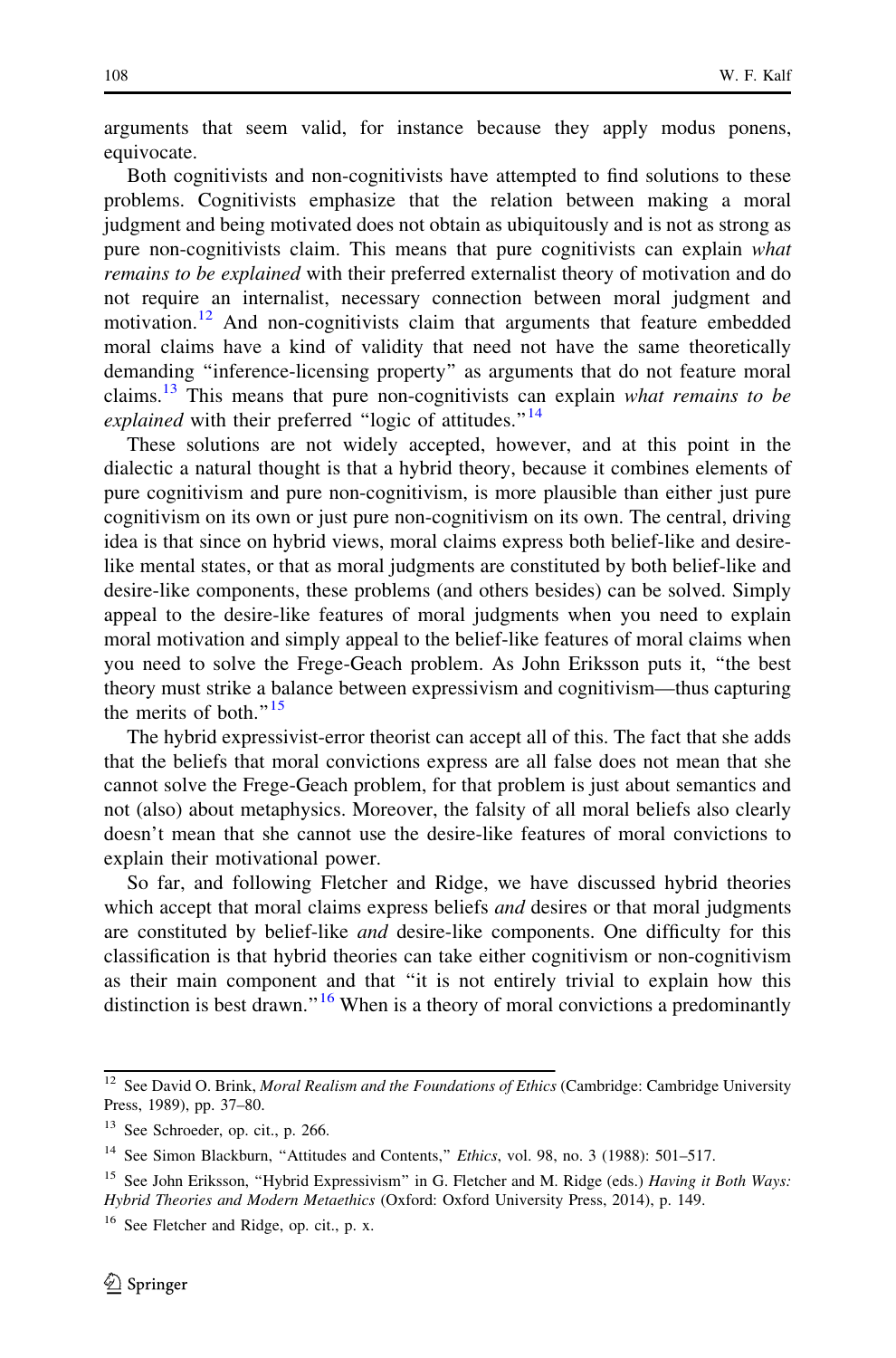There is a second difficulty as well. Svoboda thinks that a view on which some moral claims fully demand an expressivist semantics and on which all other moral claims fully demand a cognitivist semantics—and so on which no moral claim expresses *both* a belief *and* a desire—is also a version of hybridism:

a hybrid expressivist-error theorist treats every moral [claim] as either an expression of a speaker's attitude or an expression of a false belief. For the sake of simplicity, let us assume that any moral [claim] is used to express either an attitude or a belief $17$ 

Is it plausible to call this kind of view a hybrid view? Perhaps not, given that the term 'hybrid' is normally used in the literature to refer to theories according to which moral judgments or claims express both beliefs and desires (and perhaps Svoboda should have invented a different term in order to avoid misunderstandings). But forget about labelling and consider the idea. Take all moral claims; some of them must get a purely cognitivist semantics and all the others must get a purely expressivist semantics. This looks like a possible position in the logical space of metaethical options. I will argue in §[3](#page-5-0) that error theorists ought to take this kind of view seriously. Note that this 'ought' is an epistemic ought. I assume in this paper that the companions in guilt objection to moral error theory, according to which, at least on one formulation, the non-existence of moral normativity would entail, implausibly, the non-existence of epistemic normativity, fails.<sup>18</sup>

So assuming for the moment that we now have an extra possibility for a hybrid theory, the following versions of hybrid expressivist-error theory are all possible (and exhaust our options):

(1) Some moral claims must be understood just along non-cognitivist semantic lines and every other moral claim must be understood just along cognitivist semantic lines

(2) Every moral claim must be understood as combining elements of noncognitivist and cognitivist semantics and never just along non-cognitivist semantic lines and never just along cognitivist semantic lines

(3) Some moral claims must be understood just along non-cognitivist semantic lines, some other moral claims must be understood just along cognitivist semantic lines and the remaining moral claims must be understood as combining elements of non-cognitivist and cognitivist semantics

<sup>&</sup>lt;sup>17</sup> Op. cit., p. 38. In a somewhat similar vein, Ridge writes: "There is logical space for a hybrid view according to which some but not all moral utterances express beliefs which provide their truth-conditions … classifying them as hybrid views is plausible (op. cit., p. 307).'' This is 'somewhat similar' to what Svoboda says because Ridge, though he agrees that views on which not all moral claims express both beliefs and desires can still qualify as a hybrid view, does not say that we can have a hybrid view if all claims either express just beliefs or else express just desires.

<sup>&</sup>lt;sup>18</sup> See Terence Cuneo, *The Normative Web* (Oxford: Oxford University Press, 2007); also see Richard Rowland, "Moral Error Theory and the Argument from Epistemic Reasons," Journal of Ethics and Social Philosophy, vol. 7, no. 1 (2013): 1–24, p. 1.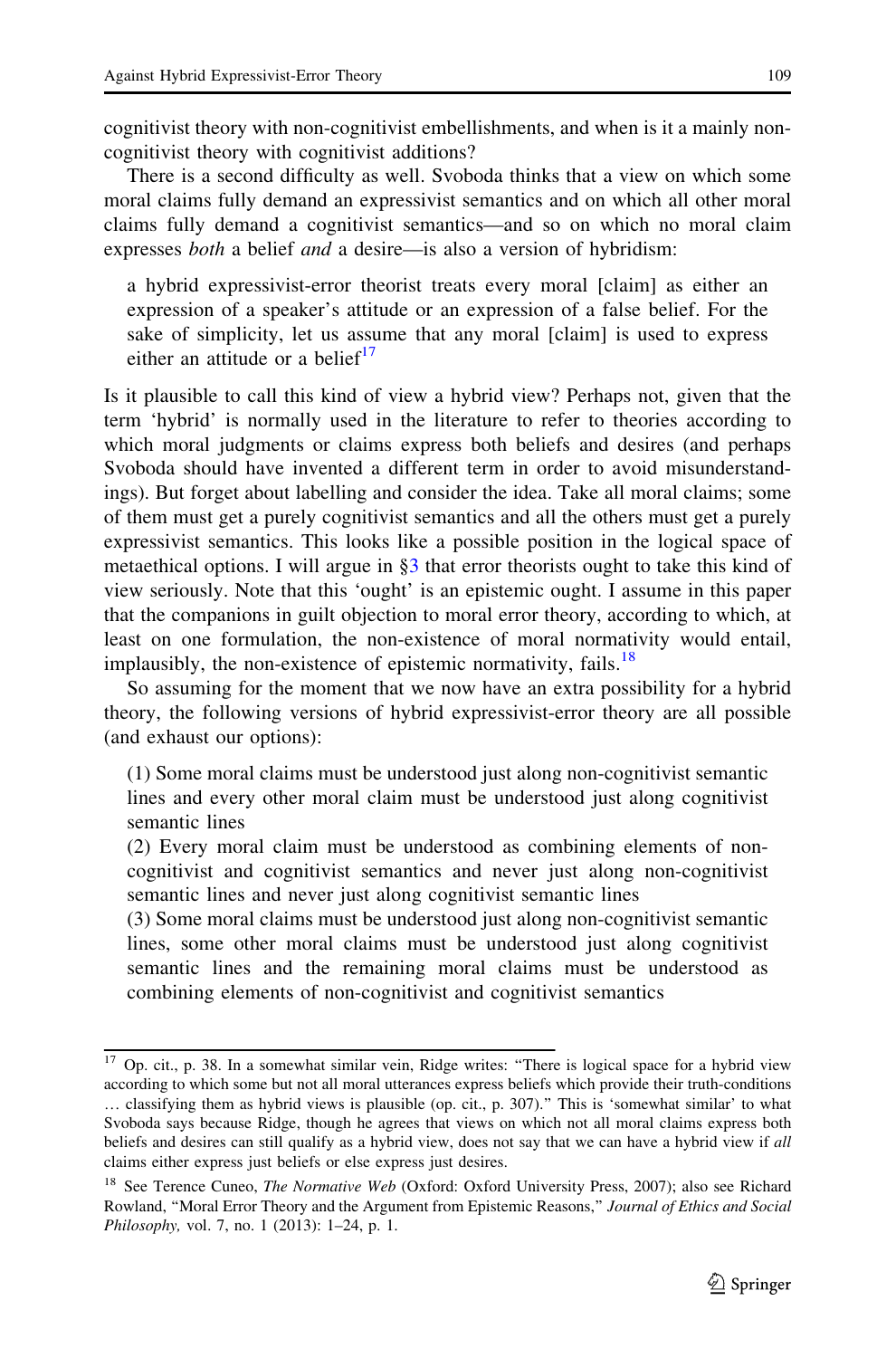<span id="page-5-0"></span>(4) Some moral claims must be understood along cognitivist lines and every other moral claim must be understood as combining cognitivist and noncognitivist semantics

(5) Some moral claims must be understood along non-cognitivist lines and every other moral claim must be understood as combining cognitivist and noncognitivist semantics

These versions of hybrid expressivist-error theory just consider claims on the level of moral semantics (moral claims). They do not mention judgments on the level of moral thought (moral judgments). This is because I will now discuss the imperative objection to error theory that wholly operates on the level of semantics and ask: given this objection, are any of these theses  $(1)$ – $(5)$  more plausible than pure error theory? I argue that none of them is and turn, in the penultimate section, to moral motivation and radical error as alleged reasons to prefer hybrid expressivist-error theory to pure error theory.

#### 3 The Simple Imperative Argument

Svoboda's first argument in favour of hybrid expressivist-error theory and against pure error theory goes as follows:

The first advantage of a hybrid expressivist-error theory over pure error theory is that pure error theorists treat all moral [claims] as expressions of false beliefs and thus have difficulty accounting for moral [claims] that seem to be used to express attitudes rather than beliefs. [Take 'Stop war!'] This moral [claim] seems to be used to express disapproval of war rather than any belief about war, because [it] has the grammatical form of an imperative rather than an assertion … Since expressions of attitudes are neither true nor false, this is a counter-example to the pure error theorist's thesis that all moral [claims] are used to express false beliefs. To retain their thesis, pure error theorists must claim implausibly that appearances are misleading in this case and that ['Stop war!'] really is used to express a belief, for example that war is wrong … All else being equal this provides grounds to accept a hybrid theory over pure error theory<sup>19</sup>

I call this the Simple Imperative Argument. We can formalise it as follows:

#### Simple Imperative Argument

<sup>&</sup>lt;sup>19</sup> See Svoboda, op. cit., pp. 43–4 (my italics). Svoboda's uses 'Down with war!' but I prefer 'Stop war!' as the latter is much more clearly imperatival. After all, 'Close the door!' – an uncontroversial example of an imperative – and 'Stop war!' both provide a clear instruction as to what to do. This does not hold for 'Down with war!' This 'imperative,' if it is one, can be followed by withdrawing 15 soldiers, stopping one war, cutting defense expenses by roughly a third, et cetera. In an attempt to put these needlessly distracting considerations aside, I will use 'Stop war!' See Daniel Boisvert, ''Expressivism, Nondeclaratives, and Success-Conditional Semantics," in G. Fletcher and M. Ridge (eds.) Having it Both Ways: Hybrid Theories and Modern Metaethics (Oxford: Oxford University Press, 2014), p. 25.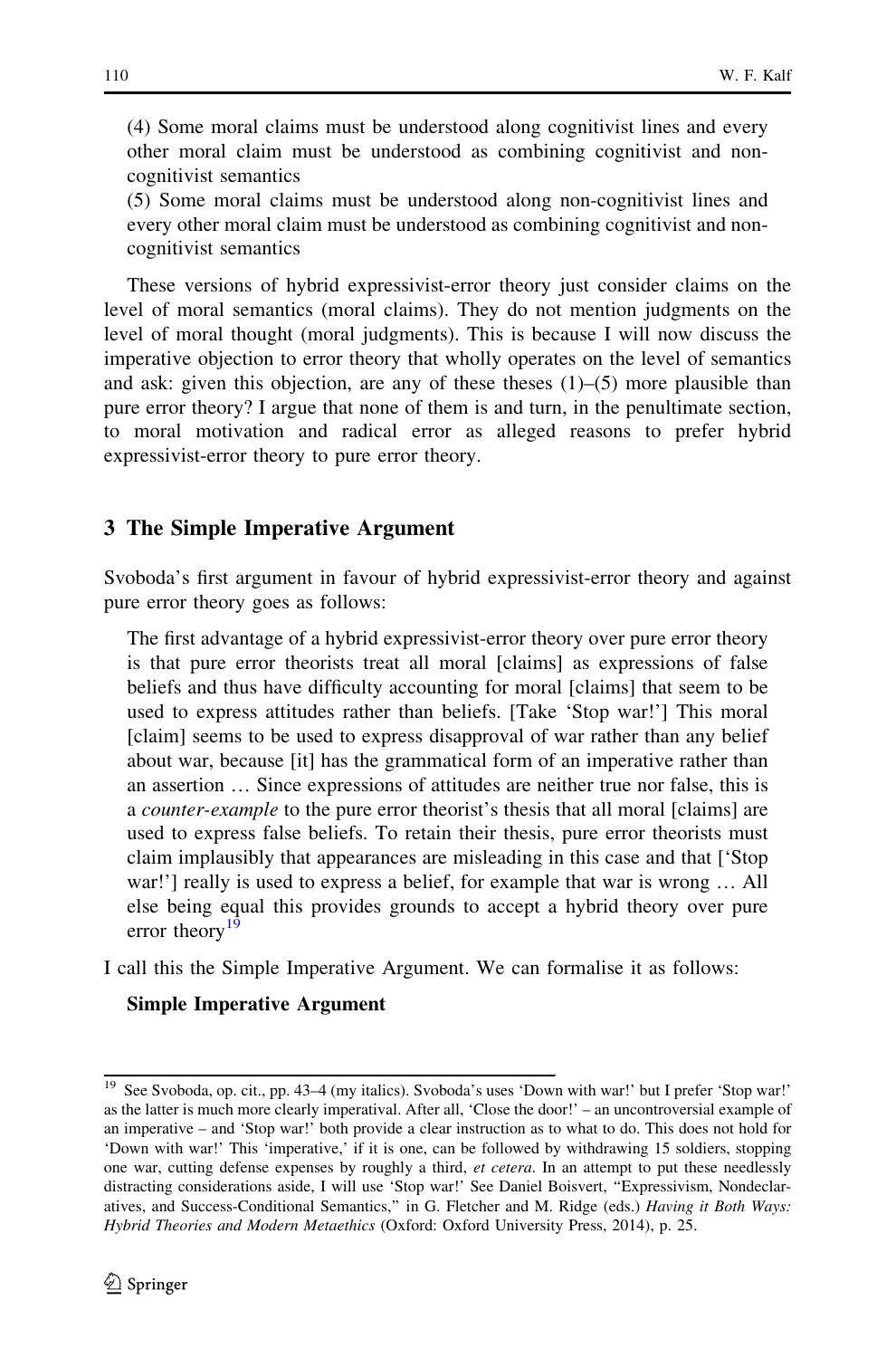- P1 The semantics of all moral claims must be explained<sup>20</sup>
- P2 The only explanation that error theorists, being cognitivists, can give is that all moral claims express (false) beliefs
- P3 Imperatives provide a counter-example to pure error theory because they express non-truth-apt desires
- P4 Hybrid expressivist-error theory does not face this counter-example, as it can say that imperatives express non-truth-apt desires
- C1 Therefore, error theory should be turned into hybrid expressivist-error theory [From P1–P4].

If we recall Svoboda's assumption that all moral claims either just express beliefs or else just express desires then the Simple Imperative Argument vindicates version (1) of hybrid expressivist-error theory: some moral claims (viz., imperatives) must be understood just along non-cognitivist semantic lines and every other moral claim (e.g., non-negative atomic claims) must be understood just along cognitivist semantic lines. Versions of hybrid expressivist-error theory that do not make this assumption can also gain support from the Simple Imperative Argument. I consider them in §[6.](#page-13-0)

Error theorists will be quick to point out that they need not give a complete account of everything that might function as a moral claim in order to achieve their polemical purpose of arguing that morality is founded on falsehoods.<sup>21</sup> This is correct as far as it goes. If you are an error theorist and just have a polemical purpose, then you can limit your analysis of moral discourse to just those contributions to it that appear as non-negative atomic moral claims. It will, indeed, be quite telling if all non-negative atomic moral claims express false beliefs. But some error theorists will want to achieve more than a polemical purpose. A more ambitious error-theoretic aim is to get the semantics, epistemology and metaphysics of morality right, and for this aim a complete account of everything that might function as a moral claim *is* required. Or more precisely: the ambitious error theorist should (a) show that there is no moral normativity that we have to take into account in our practical deliberation and (b) list the kinds of contributions to moral discourse that commit those who make these contributions to the existence of moral normativity. The ambitious error theorist does not have to account for those contributions to moral discourse that do not commit their utterers to the existence of moral normativity.

I think that error theorists should be ambitious in this sense. This is not the standard interpretation of moral error theory. The standard interpretation goes in terms of non-negative atomic moral claims that express false beliefs. I first clarify

 $20$  In the context of the imperative argument and in defense of this premise, Svoboda, op. cit., p. 44, writes: "an error theorist could hold both that some but not all moral [claims] are used to express false beliefs, and that no moral [claim] is used to expressed a true belief … yet this would leave many moral [claims] unexplained because it would not offer an explanation of moral [claims] that do not seem to be used to express false beliefs … an error theorists is not to ignore such moral [claims].''

 $21$  I thank an anonymous reviewer of this journal for this suggestion.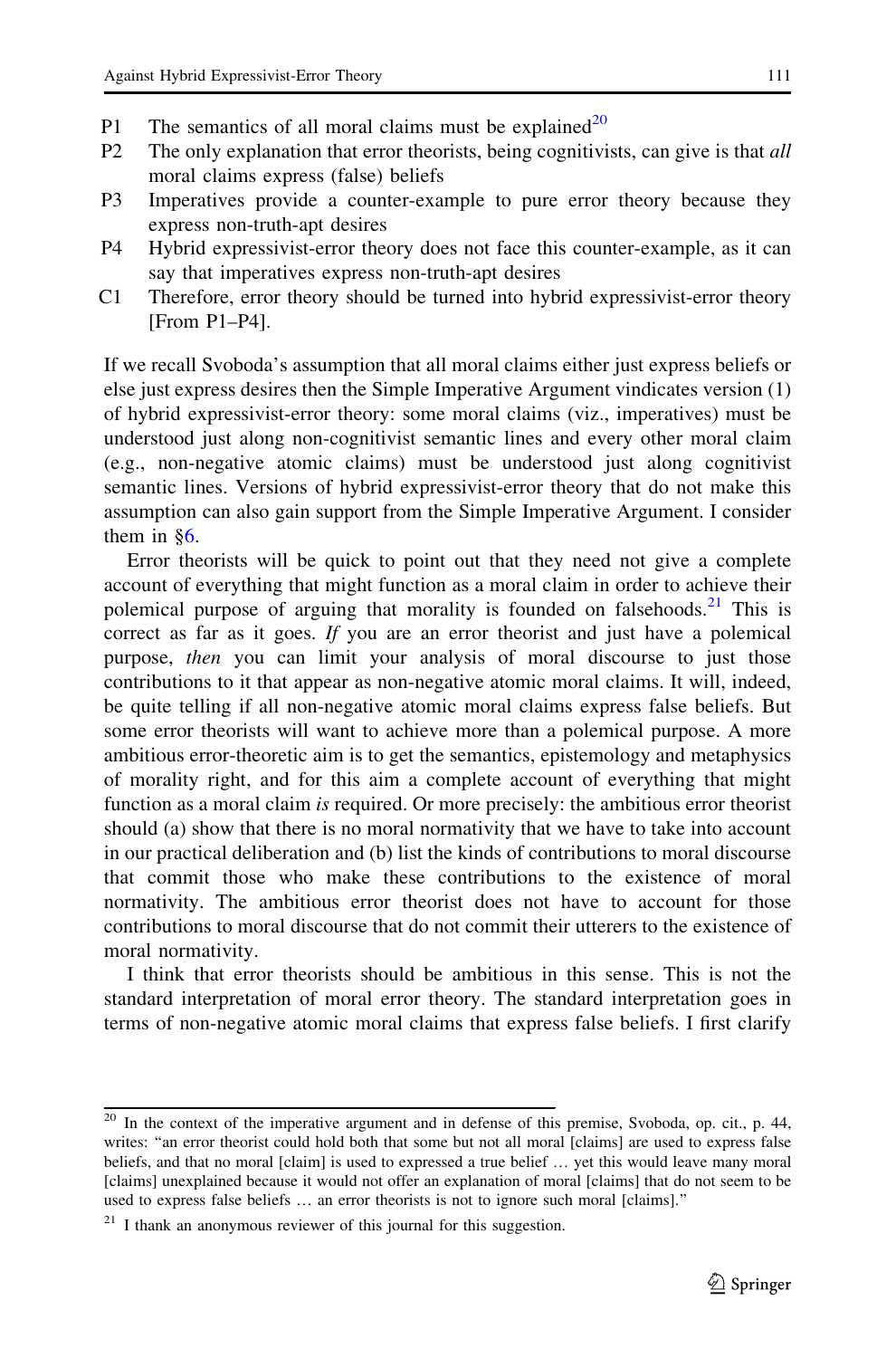my terminology and then argue that we should prefer my non-standard, ambitious formulation of error theory.

I will call a moral claim that entails that moral normativity exists a substantive moral claim (so a 'claim' as I understand it describes any contribution to moral discourse that has been communicated, not just non-negative atomic claims). Nonsubstantive moral claims do not entail that such moral normativity exists. These kinds of contributions to moral discourse may be relevant to our talk about morals in different ways, for instance because they *invite others to make substantive claims*. E.g., the question 'is stealing morally wrong?' does not commit its utterer to the existence of moral normativity and is therefore not a substantive moral claim. But it will usually invite the addressee to respond as follows: 'yes (no), stealing is (not) morally wrong' and is therefore relevant to moral discourse.

Why accept this non-standard interpretation of moral error theory? I have three arguments. The first is that only ambitious error theory is consistent with the spirit of error theory. Error theorists care about whether there is moral normativity and they care about which kinds of contributions to moral discourse communicate that this form of normativity exists. Error theorists care about the question whether moral normativity exists because they want to know whether they ought to take this normativity into account in their practical deliberation. I may get into a situation in which I need to decide whether to save a drowning child from a pond or not save her and continue to enjoy my afternoon walk.<sup>22</sup> In that situation I need to know whether I ought to take the alleged moral reason that I have to save the child into account in my practical deliberation or whether I can limit myself to considering non-moral reasons such as those of prudence and aesthetics. Error theorists do not think that what substantive moral claims describe—moral considerations that we ought to take into account when thinking about what to do—exists. Such normativity, because it has to be objective or irreducible, error theorists think, is "too queer to exist".<sup>23</sup> And error theorists care about knowing which contributions to moral discourse commit their utterers to communicating that moral normativity exists because they want to know which kinds of contributions to moral discourse they can continue to utter without making this mistake. To *this end* we ought not to assume from the outset that the only kinds of contributions to moral discourse that can commit the error of communicating the existence of moral normativity are non-negative atomic moral claims like 'stealing is morally wrong.' (Again this 'ought' is a non-moral, epistemic ought).

But is it reasonable to reckon with the possibility that there may be moral claims that do not belong to the set of non-negative atomic moral claims and yet

<sup>&</sup>lt;sup>22</sup> See Peter Singer, "Famine, Affluence, and Morality," Philosophy and Public Affairs, vol. 1, no. 3 (1972): 229–243, p. 231.

<sup>&</sup>lt;sup>23</sup> See Olson, op. cit., p. 12n17; also see Wouter F. Kalf "Are Moral Properties Impossible?" Philosophical Studies, vol. 172, no. 7 (2015): 1869–1887. The locus classicus is Mackie, op. cit., p. 38. In this paper I talk loosely about moral normativity, writing that it consists just of reasons (rather than, say, rational requirements) and asserting that these reasons are considerations (rather than, say, facts or relations). These are substantive views in meta-normativity that I cannot argue for in this paper. In the present context I appeal to them merely for ease of exposition; nothing of substance hangs on this for my purposes.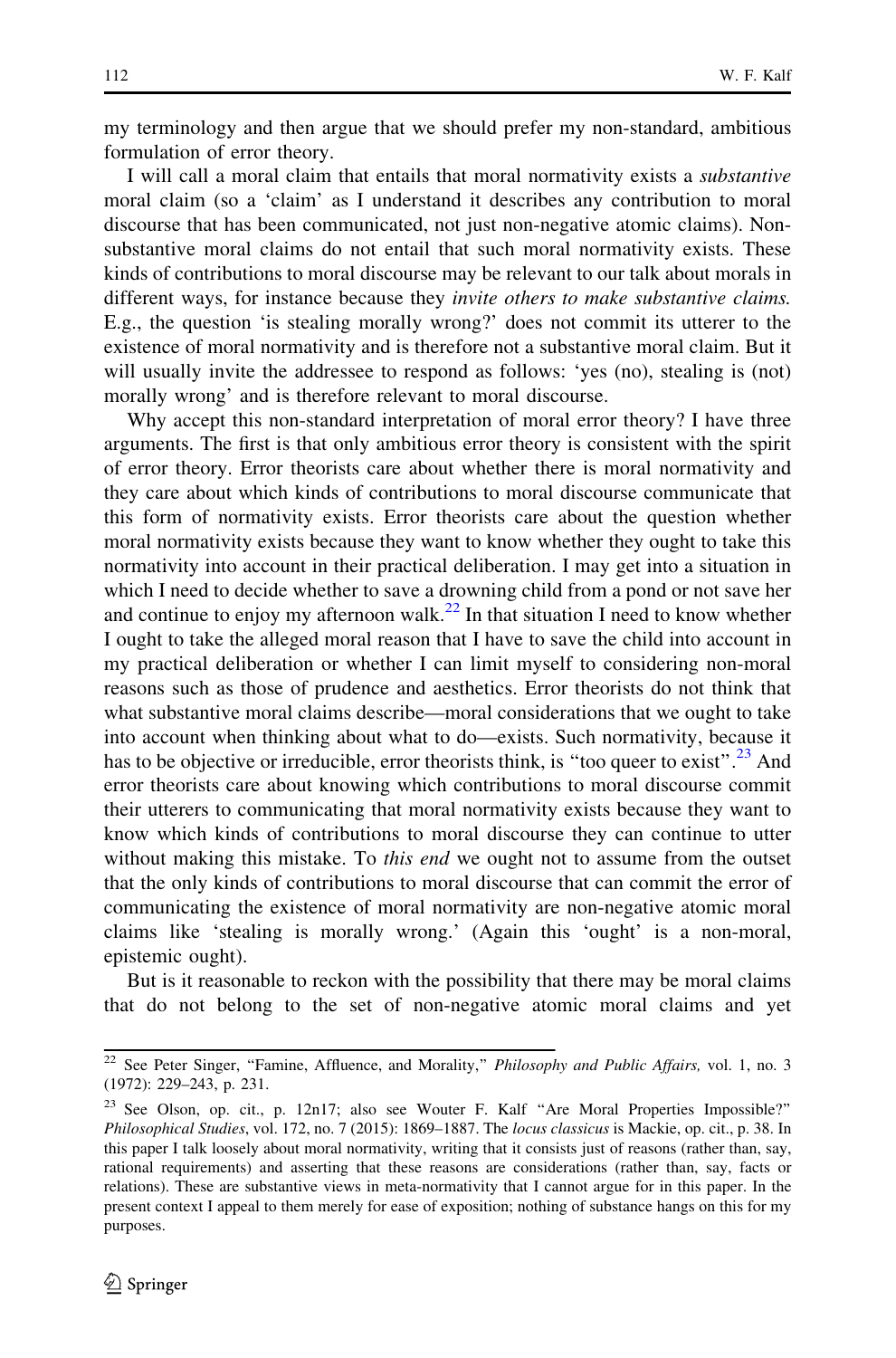communicate that moral normativity exists? My second reason for preferring the non-standard interpretation of error theory is that this is reasonable. In fact, recent work on imperatives suggests that imperatives can be substantive moral claims in my sense of 'substantive.'

Josh Parsons has argued for cognitivism about imperatives, according to which imperatives are truth-apt and have truth-conditions.<sup>24</sup> In Parsons' case these truthconditions are facts about what speakers say, and these facts are not moral facts:

If imperatives have truth conditions, what are they? There are varying possible answers to this question, but I think the best is as follows: anything you can say using the imperative mood, you could say instead using a performative. For example, instead of saying 'Attack at dawn!', I could have said 'I command that you to attack at dawn!' The thesis of cognitivism, then, is that imperatives are equivalent to the corresponding performatives, and the performatives in turn are true iff they are so commanded. That is to say: 'Attack at dawn!' means the same as 'I command that you to attack at dawn!' 'I command that you attack at dawn' (spoken by me) is true iff I command that you attack at dawn.<sup>25</sup>

Parsons writes that "imperatives  $\ldots$  are traditionally supposed not to be truth-apt."<sup>26</sup> This is also Svoboda's thought. But suppose that Parsons is right about his cognitivism about imperatives and that imperatives are in fact truth-apt. In that case, though Parsons has not shown that their truth-makers are moral reasons, error theorists need to reckon with the possibility that future analysis reveals that imperatives with moral content express truth-apt beliefs about moral reasons rather than beliefs about what speakers (could) have said.<sup>27</sup> Error theorists are ill-advised to assume from the get go that only non-negative moral judgments can be substantive.

Other recent work on imperatives has been done by Peter Vranas, who writes:

What exactly is it to "endorse" an imperative sentence? To endorse a declarative sentence is to believe that the sentence is true, but imperative sentences cannot be true. I submit that to endorse an imperative sentence which prescribes that an agent perform an action is to believe that there is a reason for the agent to perform the action. For example, to endorse the imperative sentence ''John, do your homework'' is to believe that there is a reason for John to do his homework.<sup>28</sup>

<sup>&</sup>lt;sup>24</sup> See Josh Parsons, "Cognitivism about Imperatives," Analysis, vol. 72, no. 1 (2012): 49–54; also see Josh Parsons, ''Command and Consequence,'' Philosophical Studies, vol. 164, no. 1 (2013): 61–92.

 $25$  See Parsons, "Cognitivism", p. 49.

<sup>&</sup>lt;sup>26</sup> See Parsons, "Cognitivism", p. 49.

<sup>&</sup>lt;sup>27</sup> See Parsons, "Cognitivism", p. 49.

<sup>&</sup>lt;sup>28</sup> See Peter Vranas, "In Defense of Imperative Inference," Journal of Philosophical Logic, vol. 39, no. 1 (2010): 59–71; also see Peter Vranas, ''New Foundations for Imperative Logic: Pure Imperative Inference,'' Mind, vol. 120, no. 478 (2015): 369–446; Hannah Clark-Younger, ''Imperatives and the More Generalised Tarski Thesis," Thought vol. 3, no. 4 (2014): 314–320.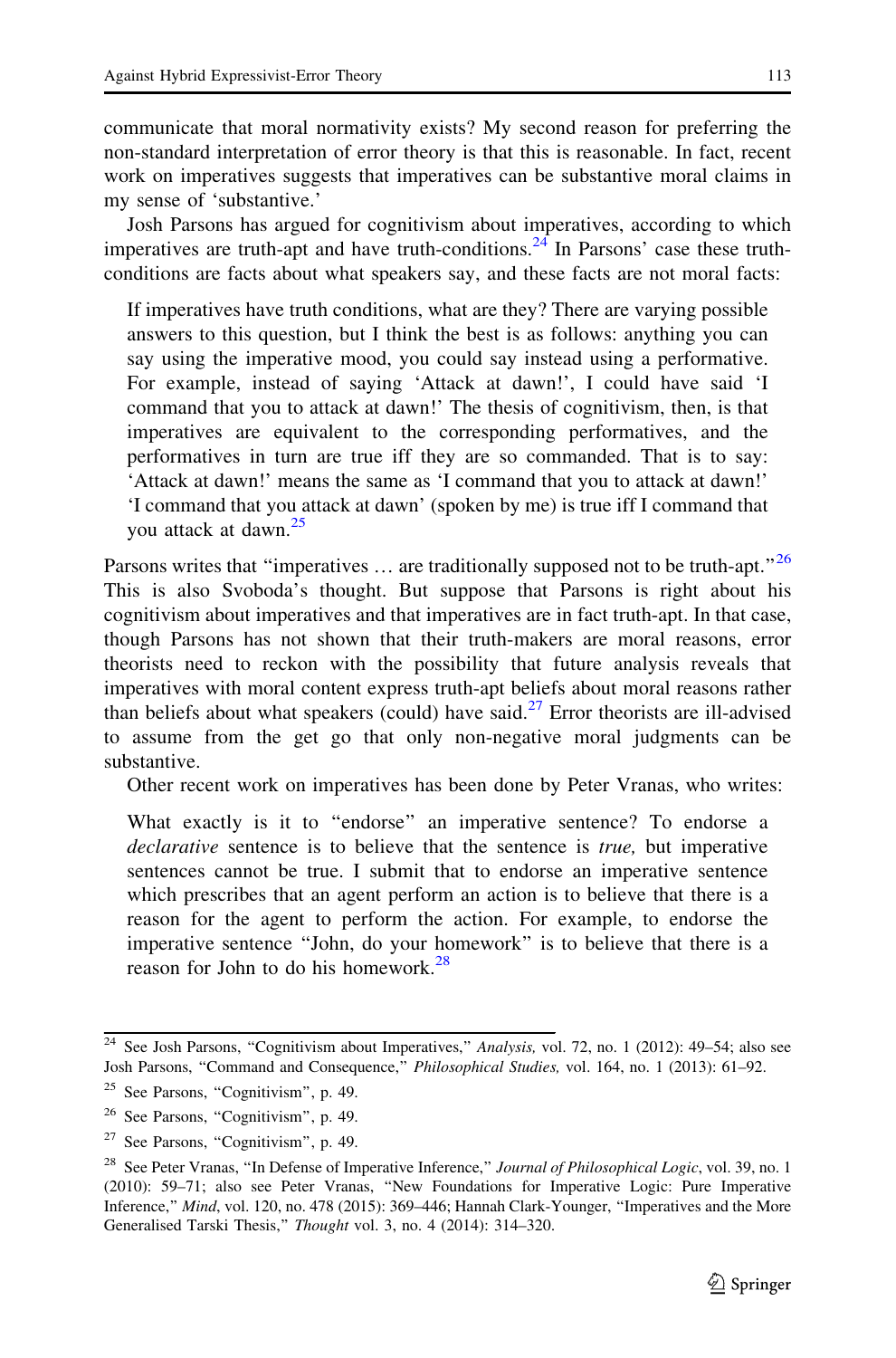<span id="page-9-0"></span>From Vranas we learn that imperatives can have close ties to reasons; including, perhaps, moral reasons. Take the imperative sentence 'John, save the drowning child form the pond.' On Vranas' account, to endorse this sentence is to believe that there is a moral reason for John to save the drowning child from the pond. However, as Vranas also says that imperative sentences cannot be true, he does not accept cognitivism about imperatives. The thought here is that if imperatives stand in this intimate relation to beliefs about the existence of moral reasons then perhaps future analysis will reveal that imperatives with moral content express truth-apt beliefs about moral reasons. Again error theorists should be worried about imperatives and not accept too quickly that they just need to look at non-negative atomic moral claims. Indeed, combining Parsons and Vranas gets us a view about imperatives on which they express truth-apt beliefs whose truth-makers are moral reasons in the very same way as that in which non-negative atomic moral claims express truth-apt beliefs whose truth-makers are moral reasons.

The third and final reason to take non-standard, ambitious error theory seriously and not to be content with polemical error theory has to do with contingency planning. Suppose you want to be an error theorist and suppose that you agree that it is in the spirit of error theory to list all the kinds of moral claims that communicate the existence of moral normativity. In that case it would be advisable if you had an objection to Svoboda's argument—just in case.

Svoboda puts forward the Simple Imperative Argument to convince error theorists to become hybrid expressivist-error theorists. I think that this argument fails because it fails to convince error theorists that there are contributions to moral discourse that are (a) substantive and (b) not couched as non-negative atomic moral claims. In the next section I reformulate the Simple Imperative Argument and turn it into an argument that does not fail for this reason. In the sections that follow I return to the question whether imperatives express truth-apt beliefs about moral normativity, and whether this matters for the tenability of pure error theory.

# 4 The Improved Imperative Argument

The Simple Imperative Argument states that moral claims that do not express beliefs are *counter-examples* to error theory. This is a good argument iff imperatives are substantive claims and express desires (or if imperatives express desires *and* beliefs, in which case not version (1) but for instance version (4) of hybrid expressivist-error theory must be accepted, a possibility I discuss in §[6\)](#page-13-0). So a much more interesting argument goes like this:

# Improved Imperative Argument

- P5 We must distinguish between substantive and non-substantive moral claims
- P6 Error theorists are obliged to account for substantive moral claims only, and they have to argue that they express (false) beliefs
- P7 Imperatives are substantive moral claims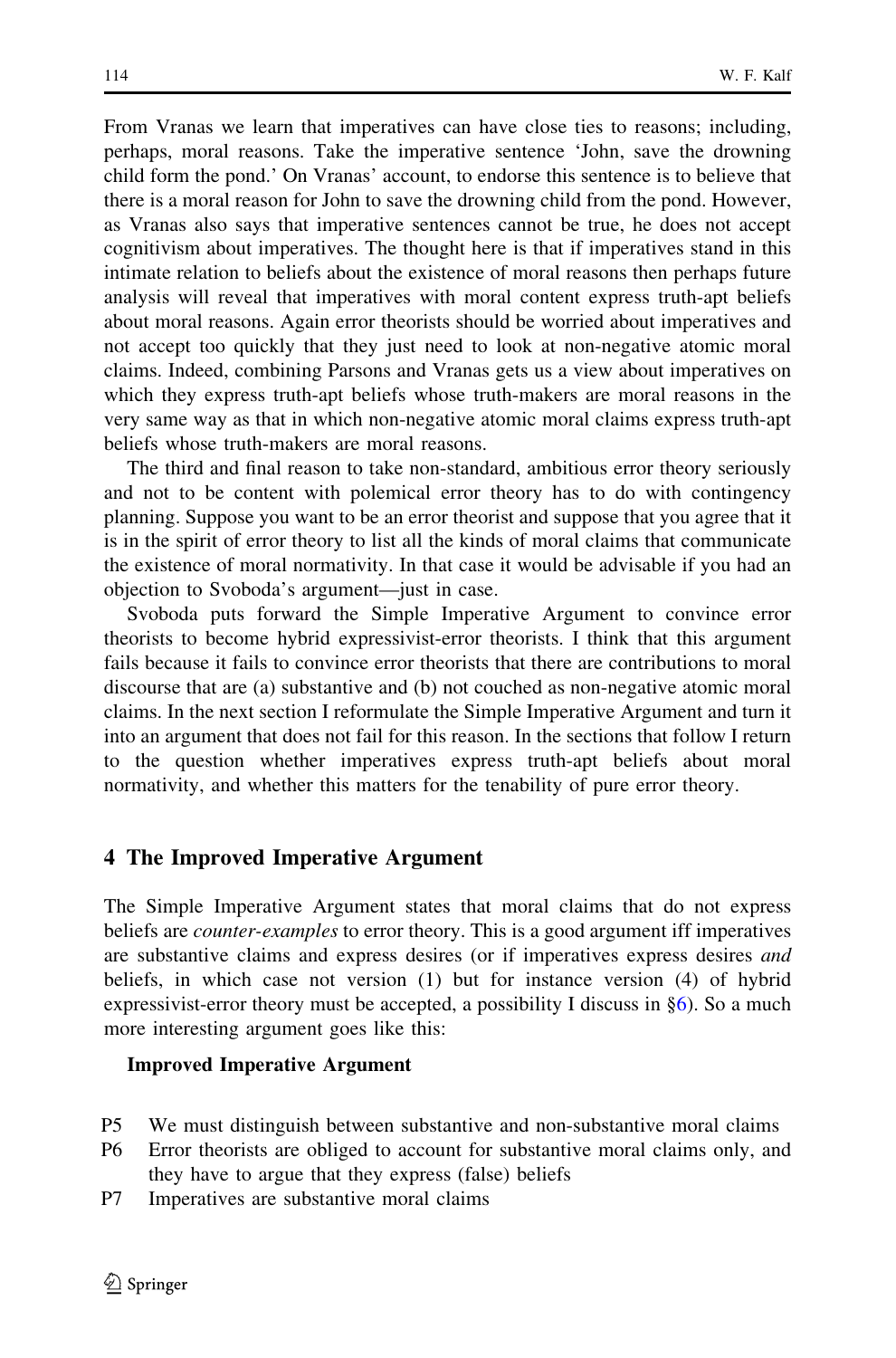- 
- C2 Therefore, error theory stands or falls with the correct analysis of imperatives [From P5–P7]
- P8 If imperatives express desires, hybrid expressivist-error theory is true
- P9 Imperatives express desires
- C3 Therefore, hybrid expressivist-error theory is true  $[From P8-P9]^{29}$

The question we must now answer is: are imperatives substantive moral claims? I try to do this in the next section. But first I respond to an objection.

You might worry that if error theorists ought to condemn all substantive moral claims to the realm of systematic falsity, then error theory will be incoherent.<sup>30</sup> Suppose 'X is right' and 'X is not right' are both substantive moral claims. In that case you cannot deny the one without denying the other and the theory you end up with, because it entails that they are both false, is inconsistent.

There are at least two possible responses. First, though I have decided to talk, in this paper at least, about moral claims as being all systematically false (following Svoboda), error theorists are actually not required to say that the moral claims they find problematic are all systematically false. An error theorist who prefers to develop her theory along the lines of presupposition failure will say that moral claims presuppose, vitally though erroneously, the existence of moral normativity. $31$ For example, take 'the present king of France is bald' and its negation 'the present king of France is not bald.' They both presuppose, vitally though erroneously, the existence of the present king of France. The presupposition error theorist can say that 'X is right' and 'X is not right' are both neither true nor false. This saves her from being inconsistent. But following Svoboda, who wants systematically false beliefs for the error theorist, the presupposition error theorist can also say that 'X is right,' because it is a non-negative atomic claim, entails its false presuppositions and is therefore false.<sup>32</sup> Adding to this, the presupposition error theorist can say that other sorts of claims, like 'X is not right,' because they are not couched as nonnegative atomic claims, do not entail their presuppositions, and are therefore neither true nor false. This also saves error theory from inconsistency and allows her to continue to say that non-negative atomic moral claims are *false* because other kinds

 $29$  There are actually two separate arguments; first there is P5–C2, which paves the way for P8–C3; however, I will refer to these two arguments as the Improved Imperative Argument (in the singular) for ease of reference.

<sup>&</sup>lt;sup>30</sup> See Pigden, op. cit., pp. 450–454; also see Olson, op. cit., pp. 11–15. I thank an anonymous referee for this journal for pressing me on this point.

<sup>&</sup>lt;sup>31</sup> See Richard Joyce, *Myth*, pp. 6–9; also see Olson, ibid., pp. 9–11; Stephen Finlay, "The Error in the Error Theory," Australasian Journal of Philosophy, vol. 86, no. 3 (2008): 347-369, p. 347; Russ Shafer-Landau, "Error Theory and the Possibility of Normative Ethics," Philosophical Issues, vol. 15, no. 1 (2006): 107–120 p. 108; Russ Shafer-Landau and Terence Cuneo, ''Moral Error Theories,'' in Shafer-Landau, R. and T. Cuneo (eds.) Foundations of Ethics: an Anthology (London: Blackwell, 2007): 9-12, p. 9. No one in this list accepts presupposition moral error theory; however, this does not show that the view isn't possible and it also doesn't show that the view isn't attractive.

<sup>&</sup>lt;sup>32</sup> See Mandy Simons, "Foundational Issues in Presupposition," Philosophy Compass vol. 1, no. 4 (2006): 357–72, pp. 365–366.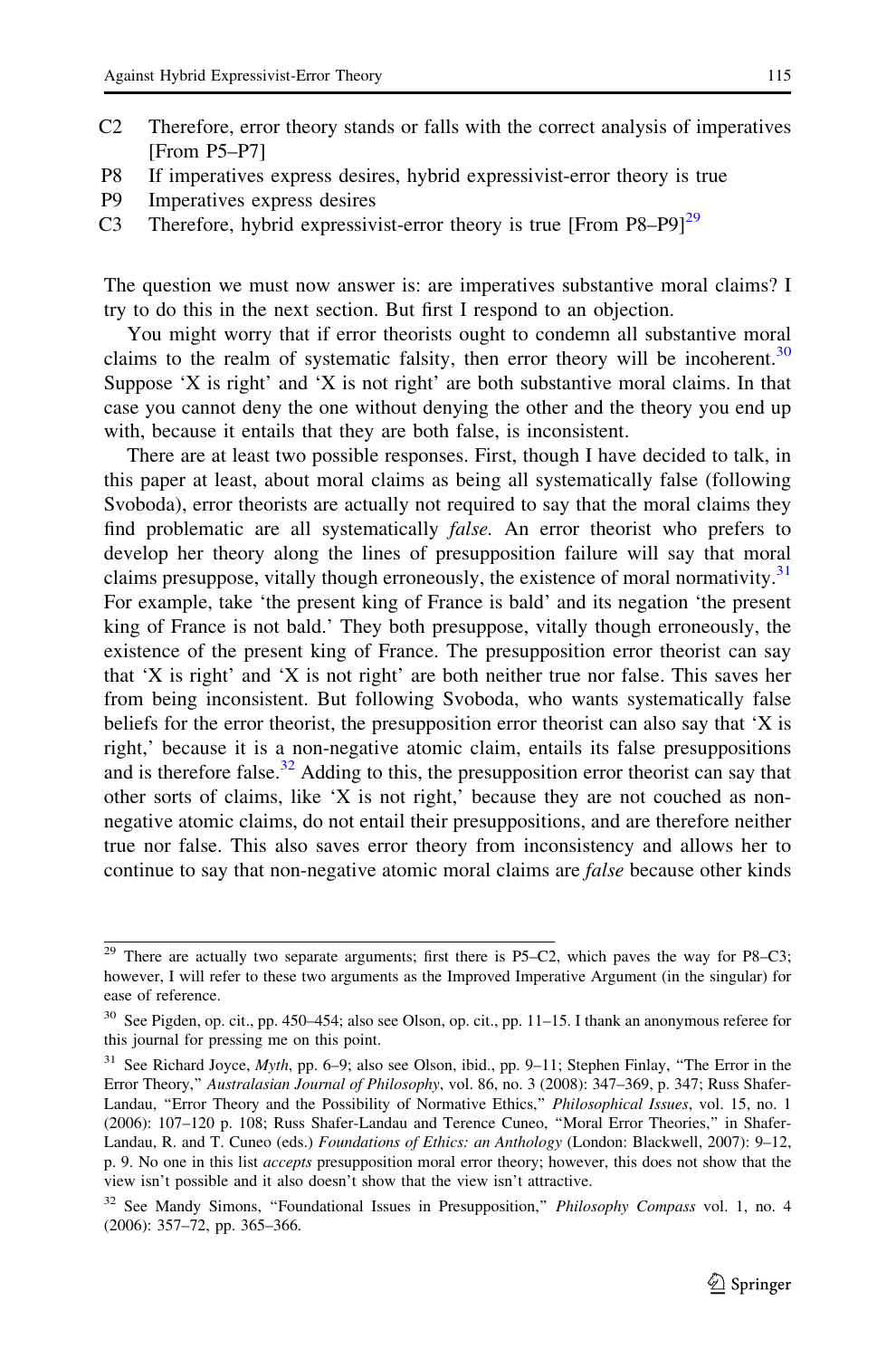<span id="page-11-0"></span>of moral claims, such as negated atomic claims, can be substantive and not true because they are neither true nor false.

The second possible response is to deny that  $X$  is right' and  $X$  is not right' are both substantive moral claims. Perhaps substantive claims are just: 'X is right' and the imperative 'do X!' We are not inconsistent if we say that these two kinds of contributions to moral discourse are both false. How should error theorists analyse 'X is not right' in this case? One answer, which I shall assume works in this paper, is due to Jonas Olson, who denies that negative (or as he calls them, 'negated') atomic moral claims entail anything about the existence of moral normativity.<sup>33</sup> You might think that a moral claim like 'X is not right,' though it does not entail anything about the existence of moral normativity, conversationally implicates that 'X is permissible.' But, says Olson, conversational implicatures are cancellable—they can be denied consistently with continuing to accept the utterance that carries the implication.<sup>34</sup> Take Abe and Bert who are discussing whether Pete will be at the meeting on time. Abe says 'Pete's car broke down.' Given the context of this conversation, Bert justifiably infers that Pete will not be on time. 'Pete's car broke down' conversationally implicates that Pete will not make it on time in this context. But Abe, realising that Pete can attain this conclusion via this justification, can cancel the implicature by adding: 'but mind you, Pete will be there—he'll go by bike.' This is a particularised conversational implicature because it depends on features of the context of the utterance to arise—generalized conversational implicatures do not depend on context.<sup>35</sup> So, 'X is not right' may feel like it is substantive, and so you might be lured into thinking that it is a substantive claim, and therefore you might start to worry about consistency. But actually 'X is not right' is not substantive, and your sense that it is substantive can be explained away by pointing to the cancellable conversational implicature that it carries.

#### 5 Against the Improved Imperative Argument

We are looking for a moral claim that doesn't take the form of a non-negative atomic moral claim, is substantive, and expresses a desire. In the previous section I argued that Svoboda has to convince us that imperatives are like this for his imperative argument against pure error theory and in favour of hybrid expressivisterror theory to work. There are two other possible scenarios though, so let us call this option (A). Option (B) obtains if we have a moral claim that does not take the form of a non-negative atomic moral claim, is substantive, and expresses a belief. Option (C) obtains if we have a moral claim that does not appear as a non-negative atomic moral claim but isn't substantive either.

Let's start with option (B). In [§3](#page-5-0) I discussed Parsons' cognitivism about imperatives according to which imperatives have truth-conditions that are not moral

 $\overline{33}$  See Olson, op. cit., pp. 14–15.

<sup>&</sup>lt;sup>34</sup> Paul Grice, Studies in the Ways of Words (Cambridge, MA: Harvard University Press 1989), p. 26.

<sup>&</sup>lt;sup>35</sup> See Caj Strandberg, "A Dual Aspect Account of Moral Language," Philosophy and Phenomenological Research, vol. 84, no. 1 (2012): 87–122, p. 93.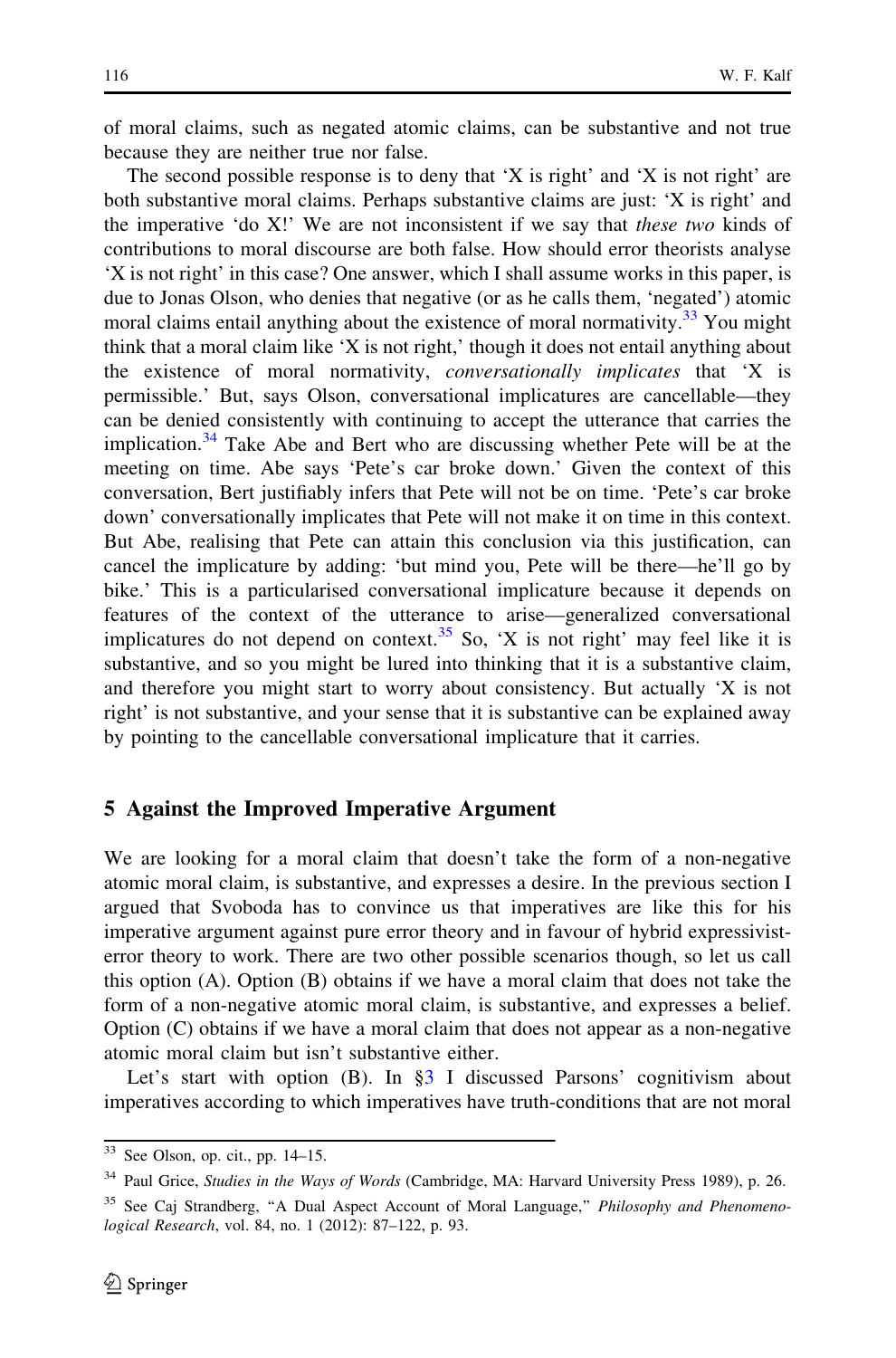reasons. I also discussed Vranas' theory on which imperatives, though they don't have truth-conditions, nevertheless have a close tie to the existence of moral reasons. I argued that we might combine their accounts and get what we might call Parsons/Vranas cognitivism about moral imperatives. On this account, imperatives express beliefs that have truth-conditions that are moral reasons. If this is what we get though, then error theory wins. After all, the error theorist says (and this is not under dispute in this paper) that the truth-makers that these beliefs require do not exist, which entails that imperatives are systematically false. This is exactly the same situation that non-negative atomic moral claims are in, which express beliefs that require moral reasons as their truth-makers, but these reasons do not exist and render all the non-negative atomic moral claims false.

Now let's consider option (C). Do imperative express desires? Mark Schroeder thinks that which mental state(s) imperatives express depends on which theory of the expression relation we accept.<sup>36</sup> When we think of the expression relation as a causal relation then the mental state that causes the utterance of a moral claim is what this claim expresses. Suppose you participate in an anti-war protest and shout 'Stop war!' Svoboda claims that there will be ''contextual evidence [that] suggests that the utterance is used to express a disapproving attitude toward war rather than a belief."<sup>37</sup> You will be in some sort of emotional state and feel disapproval towards war—enter the causal theory of the expression relation, and this conative state of mind is what your imperative expresses. Ayer's early and influential expressivist account of moral language invites the causal interpretation of the expression relation. He writes that moral claims are "ejaculations" of emotions.<sup>38</sup> So when we assume the causal interpretation of the expression relation, it seems that imperatives express desires.

Suppose that imperatives do express desires. Then there are two options: imperatives are substantive or they aren't. If they aren't substantive then even the ambitious error theorist does not have to worry about them, for then they don't communicate that moral normativity exists. Again, error theory wins. Can we have a moral claim—for example an imperative—that is not a non-negative moral claim, and, though substantive, does not express a belief? This would be option (A).

We currently have no method for determining which sorts of moral claims are substantive and which ones are not. To overcome this difficulty I propose to focus not on thinking about the conditions under which moral claims are *substantive* but on seeing whether we can formulate a criterion for *excluding* claims from belonging to the class of substantive moral claims. In this spirit I propose the

#### Desire Exclusion Criterion

Moral claims are not substantive if they just express desires

We should accept the Desire Exclusion Criterion because it deploys a very standard way of thinking about desires and beliefs, which concerns their direction of fit:

<sup>&</sup>lt;sup>36</sup> See Mark Schroeder, "Expression for Expressivists," Philosophy and Phenomenological Research, vol. 76, no. 1 (2008): 86–116.

 $37$  Svoboda, op. cit., p. 44.

 $38$  See Ayer, op. cit., p. 130.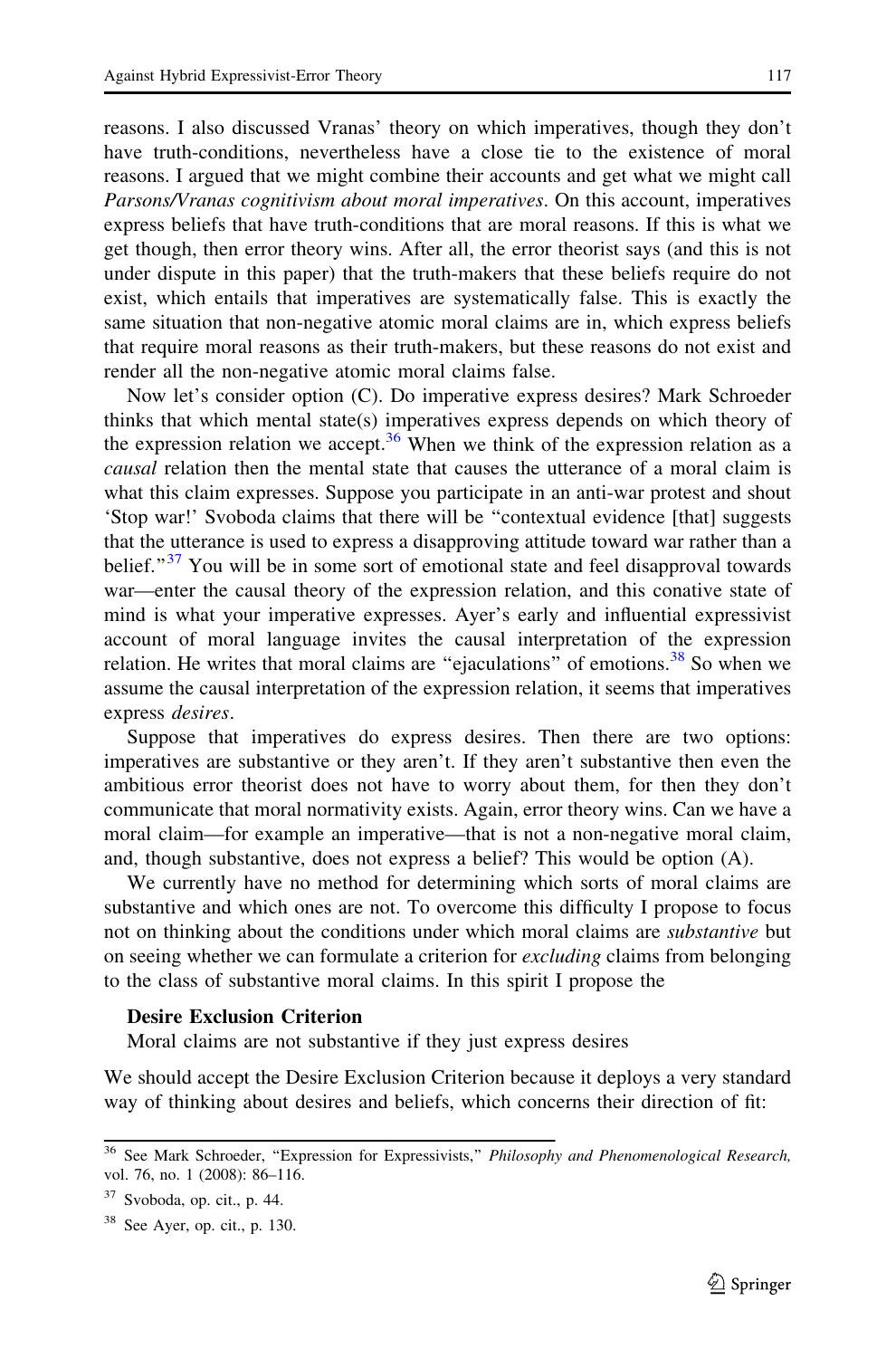<span id="page-13-0"></span>The distinction [between beliefs and desires] is in terms of the *direction of fit* of mental states to the world. Beliefs aim at being true, and their being true is their fitting the world; falsity is a decisive failing in belief, and false beliefs should be discarded; beliefs should be changed to fit the world, not vice versa. Desires aim at realization, and their realization is the world fitting with them; the fact that the indicative content of a desire is not realised in the world is not yet a failing in the desire, and not yet any reason to discard the desires; the world, crudely, should be changed to fit with our desires, not vice versa.<sup>39</sup>

Claims that express desires don't have to be discarded if we find that the world does not correspond to them because they don't represent the world as it is. They only represent the world as we want it to be. So it would be wrongheaded to continue to say that moral claims that express just desires are substantive moral claims, for substantive claims represent moral reality as it is, and claims that just express desires do not represent reality it is. So imperatives, if they express desires, cannot be substantive moral claims. Option (A) is not possible and always collapses into option  $(C)$ ; but option  $(C)$  does not hurt error theory.

I can now formulate my first conclusion. Once we accept the Improved Imperative Argument with the Desire Exclusion Criterion and therefore let the issue of which mental state(s) imperatives express depend on which theory of the expression relation we accept, then version (1) of hybrid expressivist-error theory is out of reach. For then either imperatives express desires, are therefore not substantive, and therefore do not matter for even ambitious error theory. Or else they express beliefs and will therefore be systematically false. Either way, error theory wins. Given the Desire Exclusion Criterion, we cannot have a scenario in which imperatives express desires and are substantive.

#### 6 Does It Matter if Imperatives Express both Beliefs and Desires?

But does it matter if imperatives express both beliefs and desires, as some hybrid expressivist-error theorists might claim? Take the following views:

Ecumenical expressivism: A sentence of the type " $\varphi$ ing is wrong" expresses a moral [claim] which consists of (1) a non-cognitive state, and (2) a belief. However, (3) the moral sentence is not true by virtue of the belief in (2) being true. Ecumenical cognitivism agrees with (1) and (2), but states that (3) the moral sentence is true if the belief referred to in  $(2)$  is true.<sup>40</sup>

One might think that it is obvious that the issue of whether moral claims express both beliefs and desires matters for the present debate between pure error theorists and hybrid expressivist-error theorists. For now we can abandon version (1) of hybrid expressivist-error theory

<sup>&</sup>lt;sup>39</sup> See Mark Platts, Ways of Meaning (London: Routledge & Kegan Paul, 1979), p. 257.

<sup>40</sup> See Strandberg, op. cit., p. 90 (italics are in original).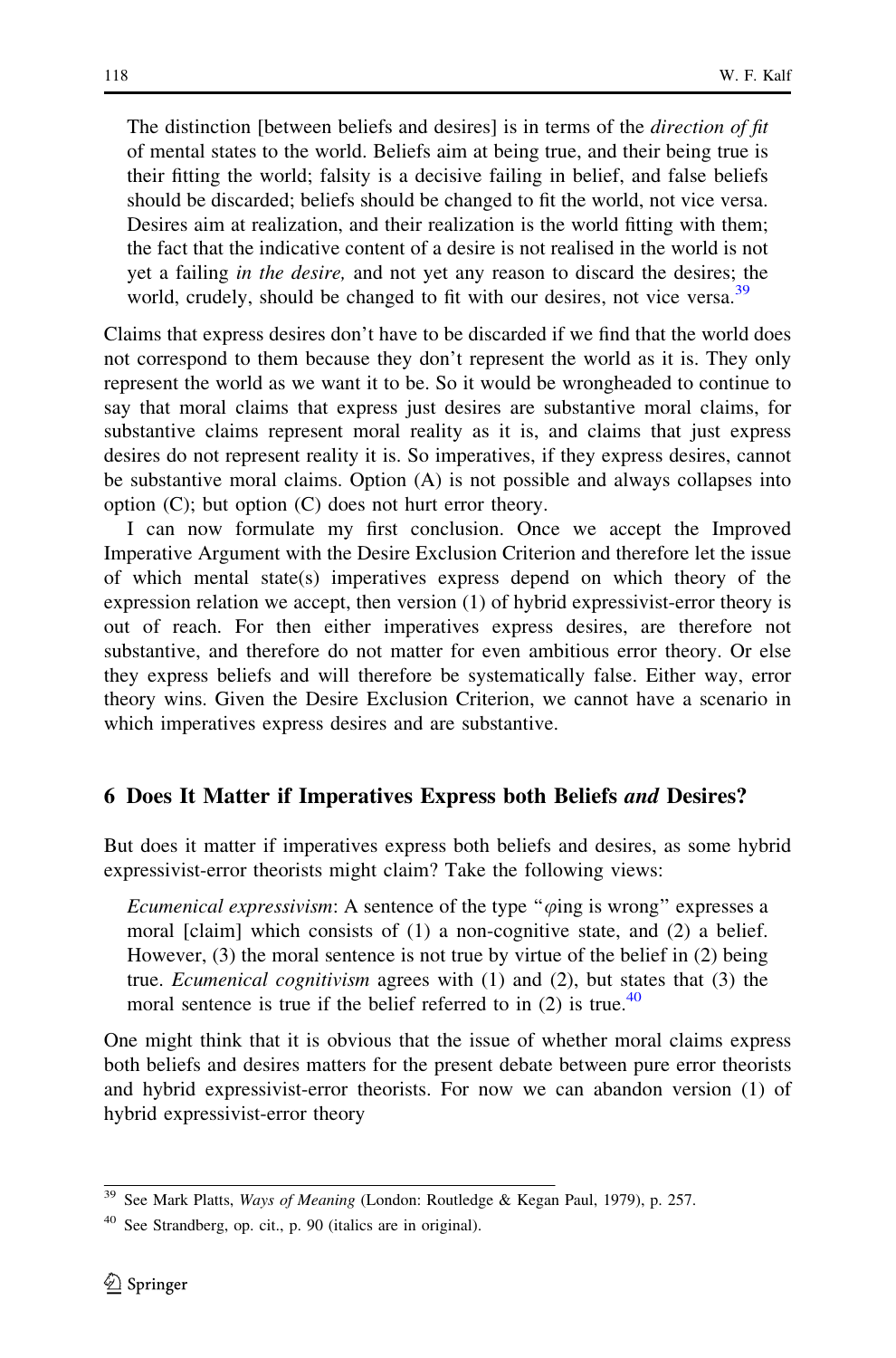(1) Some moral claims must be understood just along non-cognitivist semantic lines and every other moral claim must be understood just along cognitivist semantic lines

and instead we accept, e.g., version (4)

(4) Some moral claims must be understood along cognitivist lines and every other moral claim must be understood as combining cognitivist and noncognitivist semantics

However, we cannot conclude immediately from the claim that moral claims express both beliefs and desires that hybrid expressivist-error theory must be preferred to pure error theory. As I suggested in  $\S3$ , not just any theory of moral discourse that combines elements of cognitivism and non-cognitivism deserves to be called a hybrid theory. Recall hybrid theory version (1). If it turns out that all substantive claims just express beliefs then it no longer matters if non-substantive claims express desires, whims, emotions or what-have-you. We do not have a counter-example to error theory nor, given the Desire Exclusion Criterion, do we have a genuinely hybrid theory if any or all *non-substantive claims* express noncognitive attitudes. To insist otherwise is to insist on a distinction without a difference. We would have a distinction with a difference if it turns out that error theory must agree that there are *substantive* moral claims that require noncognitivist semantics. But this scenario cannot obtain.

We can apply a similar argument to the possibility that (4) is true. If imperatives express both desires and beliefs then we must settle on a theory of moral discourse that cannot be fully cognitivist. But again it is not clear that we immediately have a counter-example to pure error theory. This is because there is the possibility that desires are doing all the philosophical work and that the beliefs that are being expressed are merely epiphenomena. Ecumenical expressivism as defined above is not clear on this. It could mean that beliefs contribute to the meaning of the moral claim, but it could also mean that the belief, though expressed by the moral claim, does not contribute to its meaning. If beliefs are not involved in this task and desires are doing all the work then, by the *Full Desire Exclusion Criterion*, the relevant claim is not substantive because it expresses a desire that does all the work and expresses a belief as a mere epiphenomenon:

# Full Desire Exclusion Criterion

Moral claims are not substantive if they express desires that are doing all the philosophical work of giving these claims their meaning and any beliefs they may express as well are mere epiphenomena

If this is true then pure error theory wins again. Some moral claims express substantive but false beliefs (non-negative atomic claims). Some other claims express desires and are therefore not substantive moral claims (imperatives). They also express beliefs, but these beliefs are not doing any philosophical work (do not contribute to the claim's meaning) are just epiphenomena, and so to nonetheless insist that we must speak of a hybrid expressivist-error theory is to insist on a distinction without a difference. We *would have* a distinction with a difference if the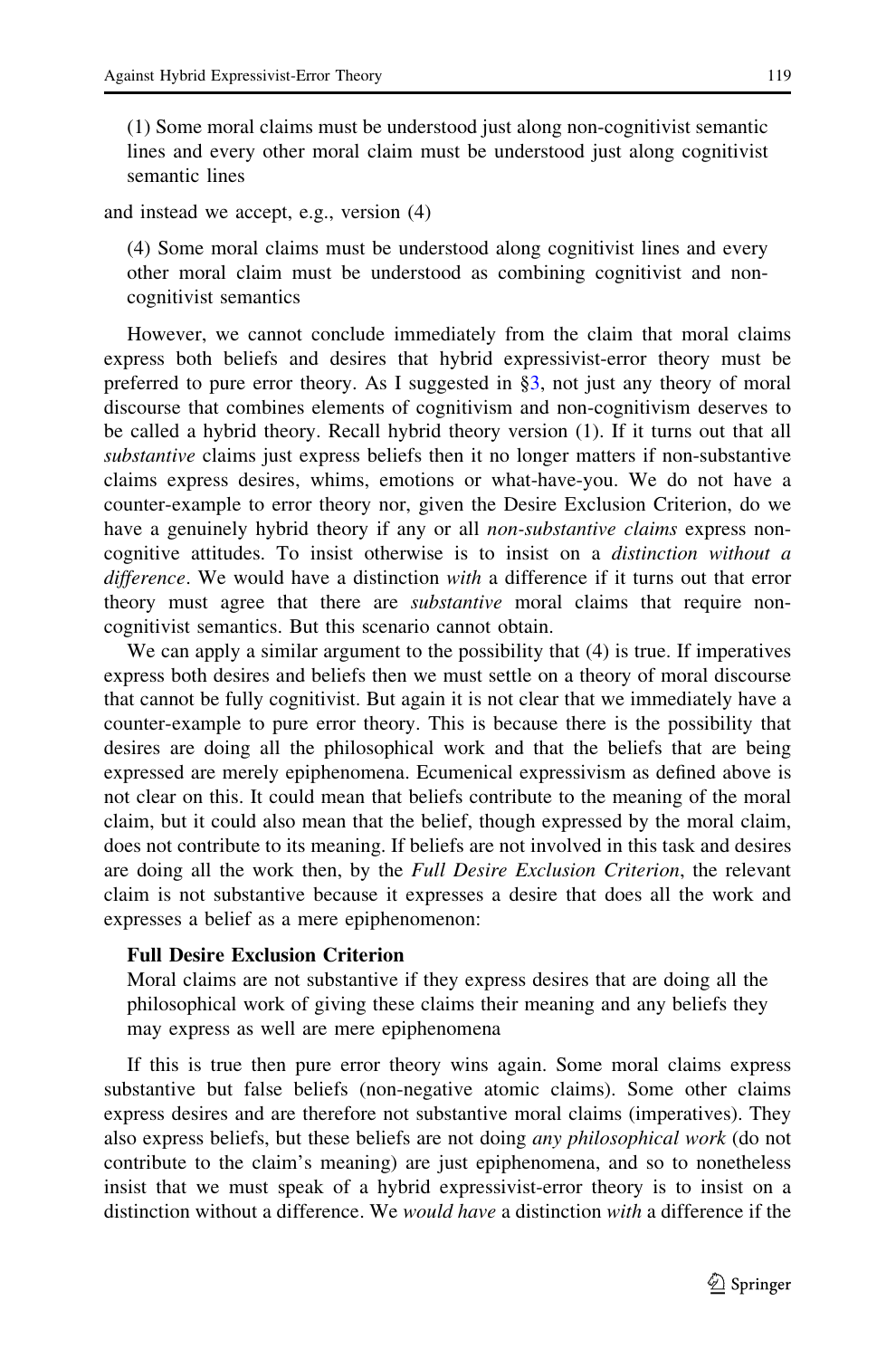belief that also gets expressed is doing philosophical work incompatible with error theory, requiring error theory to accept that we have substantive moral claims because they express beliefs but that part of their meaning is supplied by desires. But this has not been shown. As formulated, the Improved Imperative Argument accepting the idea that moral claims can express both beliefs and desires overstates its case, assuming without argument that both the desires and beliefs that imperatives express contaminate their meanings.

The same consideration works in the other direction as well. If beliefs are doing all the philosophical work in claims that express both beliefs and desires then these claims are simply substantive, cognitivist, and false. The fact that any desires that also get expressed are mere epiphenomena does not give us sufficient reason to consider calling our error theory 'hybrid expressivist-error theory.' To insist on doing this is to insist on accepting a distinction without a difference. Things would be different if we knew that our best theory of the expression relation determines that imperatives express both beliefs and desires such that both are doing important semantic work and therefore that a fully cognitivist metaethical theory like error theory is not credible. But this is yet to be shown.

I conclude that imperatives do not (yet) give error theorists a reason to accept hybrid expressivist-error theory. The Simple Imperative Argument is not plausible because it fails to recognise the distinction between substantive and non-substantive moral claims. And the Improved Imperative Argument, though it solves this problem, is either implausible (if we assume that moral claims express either beliefs or just desires) or, as I argued in this section, overstated (if we assume that moral claims express both beliefs and desires).

How about the remaining versions (2), (3) and (5) of hybrid expressivist-error theory?

(2) Every moral claim must be understood as combining elements of noncognitivist and cognitivist semantics and never just along non-cognitivist semantic lines and never just along cognitivist semantic lines

(3) Some moral claims must be understood just along non-cognitivist semantic lines, some other moral claims must be understood just along cognitivist semantic lines and the remaining moral claims must be understood as combining elements of non-cognitivist and cognitivist semantics

(5) Some moral claims must be understood along non-cognitivist lines and every other moral claim must be understood as combining cognitivist and noncognitivist semantics

Version (2) fails because it is overstated, just like version (4). Versions (3) and (5) are overstated when they take moral claims to express both beliefs and desires. The additional fact that these versions state that some kinds moral claims require a different ''pure'' semantics (i.e., either fully cognitivist or fully non-cognitivist) than the ''pure'' semantics (fully cognitivist or fully non-cognitivist) that other claims require does not help either. For then we must go back to options  $(A)$ – $(C)$  discussed in the previous section, and conclude that we either get more false beliefs, which is a result amenable to error theory (B), or else claims that are not substantive (C). There can be no moral claim that expresses a desire and is substantive  $(\neg A)$ . This assumes,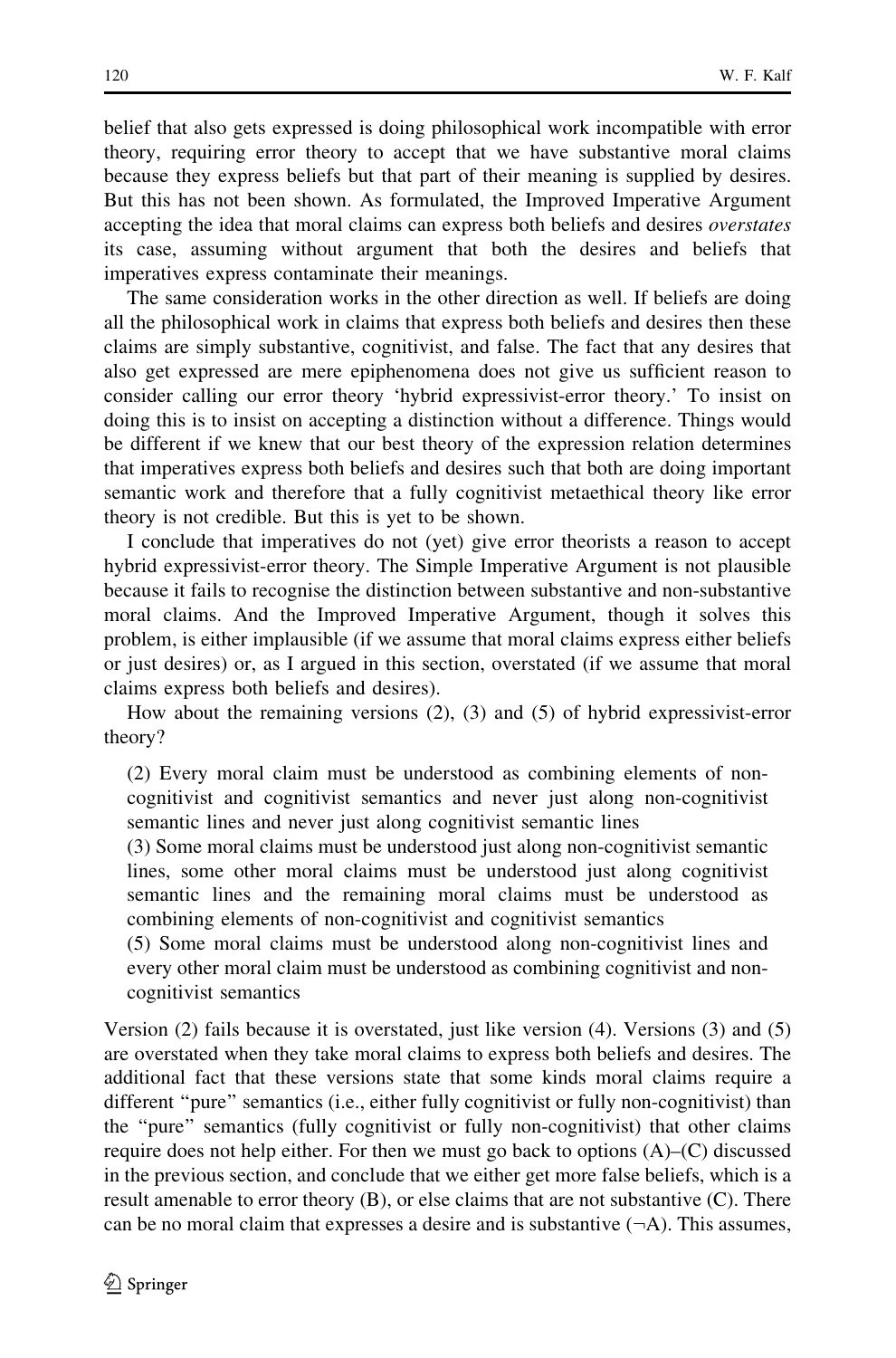<span id="page-16-0"></span>of course, that non-negative atomic moral claims express (false) beliefs. If the pure expressivist is right that these kinds of moral claims do not express beliefs but nontruth apt non-cognitive states instead then error theory is false. But if the pure expressivist is right then Svoboda cannot have his hybrid-expressivist error theory either.

# 7 Moral Motivation and Radical Error

Svoboda lists two other arguments in favour of hybrid expressivist-error theory and against pure error theory. The first argument is that pure error theory cannot, whereas a hybrid expressivist-error theory can, account for the phenomenon of moral motivation. Svoboda assumes a standard Humean moral psychology according to which belief-like mental states and desire-like mental states are the only kinds of mental states that exist and according to which belief-like states have no motivational power and desire-like states do have motivational power. But this Humean moral psychology has been contested. Jonathan Dancy has argued that ''a desire is never a necessary part of what motivates.<sup>"41</sup> I do not have the space to defend Dancy here; I just note that Svoboda's argument is too quick. For all Svoboda says, Dancy might be right.

Svoboda's second argument for hybrid expressivist-error theory and against pure error theory starts with the claim that error theory entails that all are moral claims are false and continues to assert that this renders error theory implausible. Svoboda then claims that hybrid expressivist-error theory can say that at least some moral claims are not false because some moral claims, as they express non-truth-apt noncognitive states, are neither true nor false. Svoboda concludes that this is less implausible than pure error theory because we no longer have a radical error, understood as the systematic falsity of moral claims, in moral discourse.

One response is that this isn't much of an improvement. I think that what we (including Svoboda) find worrisome about radical error is that it forbids us to say that at least some moral claims (e.g., 'wanton killing is morally wrong') are true. But if this is what we are worried about then we will not be worried much less if we learn that, though all moral claims are untrue, it is not the case that all moral claims are false because some claims are neither true nor false. 'Wanton killing is morally wrong' is not true either way.

A second response is to mitigate the implausibility of the claim that all moral claims are false. First, we can invoke science; in particular, the theory of evolution by natural selection.<sup>42</sup> We have evolved to categorise aspects of the world using moral concepts because this proved to be an effective way to ensure that our genes make it into the next generation—and this works regardless of whether or not we correctly categorise the world using moral concepts. So, as we are hardwired to see the world through a moral lens we will probably continue to act morally even if we believe, after error theory, that all (substantive) moral claims are false. Second,

<sup>&</sup>lt;sup>41</sup> See Jonathan Dancy, *Practical Reality* (Oxford: Oxford University Press, 2001), p. 13.

 $42$  See Joyce, *Myth*, p. 135.